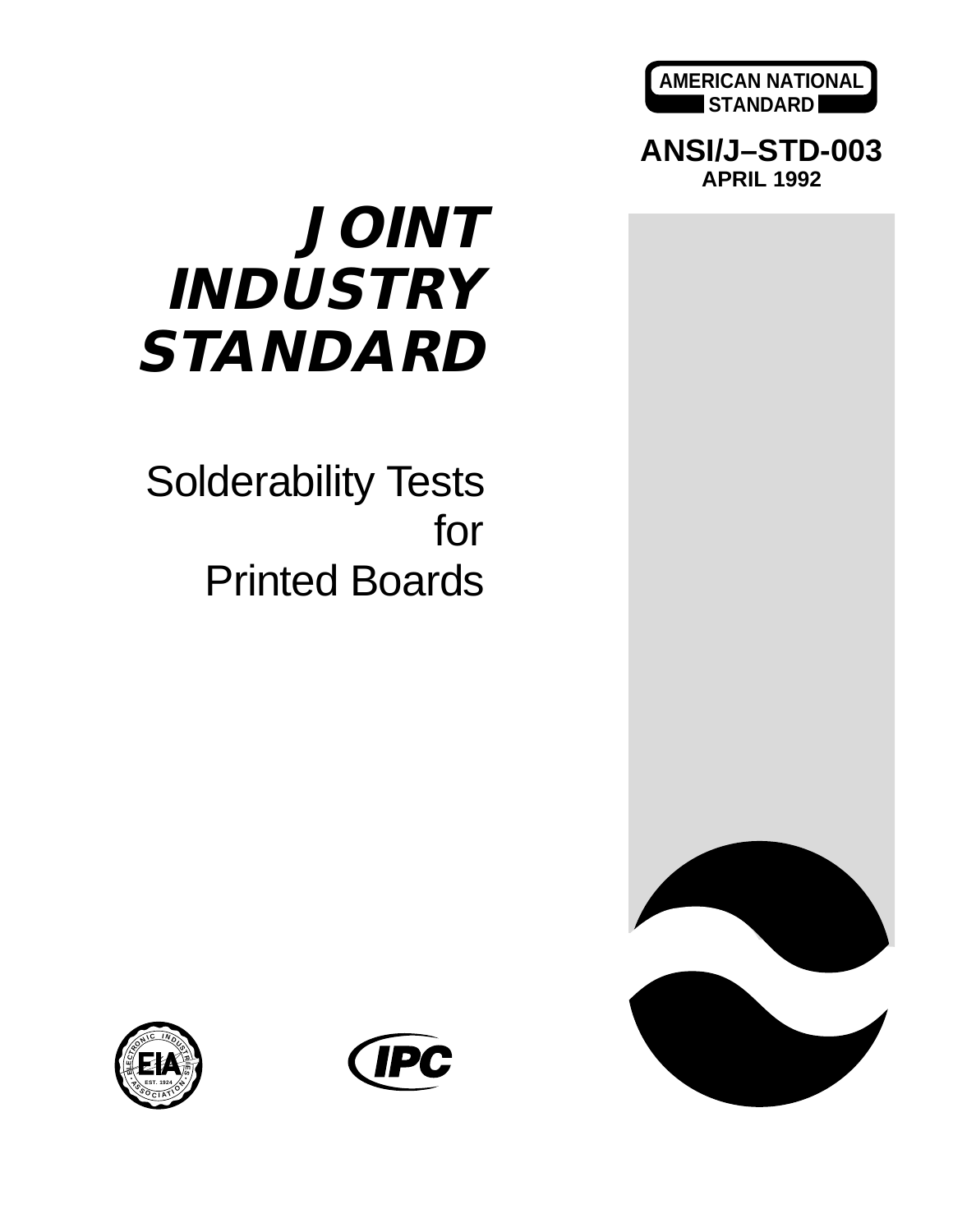## **Table of Contents**

| 1.0   |                                                   |  |
|-------|---------------------------------------------------|--|
| 1.1   |                                                   |  |
| 1.2   |                                                   |  |
| 1.3   |                                                   |  |
| 1.4   |                                                   |  |
| 1.5   |                                                   |  |
| 1.5.1 | Tests with Established Accept/Reject              |  |
| 1.5.2 | Test(s) without Established Accept/               |  |
| 1.6   |                                                   |  |
| 1.7   |                                                   |  |
| 1.8   |                                                   |  |
| 1.9   |                                                   |  |
| 2.0   |                                                   |  |
| 2.1   |                                                   |  |
| 2.1.1 |                                                   |  |
| 2.2   |                                                   |  |
| 2.2.1 |                                                   |  |
| 3.0   |                                                   |  |
| 3.1   |                                                   |  |
| 3.2   |                                                   |  |
| 3.2.1 |                                                   |  |
| 3.2.2 |                                                   |  |
| 3.2.3 |                                                   |  |
| 3.3   |                                                   |  |
| 3.3.1 |                                                   |  |
| 3.3.2 |                                                   |  |
| 3.3.3 |                                                   |  |
| 3.3.4 |                                                   |  |
| 3.3.5 |                                                   |  |
| 3.4   |                                                   |  |
| 3.4.1 | Specimen Preparation and Conditioning             |  |
| 3.4.2 |                                                   |  |
| 3.4.3 |                                                   |  |
| 3.5   |                                                   |  |
| 3.5.1 |                                                   |  |
| 3.5.2 |                                                   |  |
| 4.0   |                                                   |  |
| 4.1   |                                                   |  |
| 4.1.1 |                                                   |  |
| 4.2   | Tests with Established Accept/Reject Criterion  5 |  |
| 4.2.1 |                                                   |  |
| 4.2.2 |                                                   |  |
| 4.2.3 |                                                   |  |

| 4.2.4 |                                           |
|-------|-------------------------------------------|
| 4.3   | Test(s) without Established Accept/       |
|       |                                           |
| 4.3.1 | Test E-Wetting Balance Test  11           |
| 5.0   |                                           |
| 5.1   |                                           |
| 5.2   | Evaluation Aids-For Class 3 Plated        |
| 6.0   |                                           |
| 6.1   |                                           |
| 6.1.1 | Edge Dip Solderability Test Apparatus  14 |
| 6.1.2 |                                           |
| 6.1.3 | Wetting Balance Test Apparatus 14         |
| 6.1.4 |                                           |
| 6.2   |                                           |
| 6.3   |                                           |
| 6.4   |                                           |
| 6.5   | Baking/Testing Time Delay  15             |
| 6.6   |                                           |
| 6.7   |                                           |
| 6.8   |                                           |
| 6.9   |                                           |
| 6.10  |                                           |
| 6.11  |                                           |

#### **Figures**

| Figure 1  |                                            |  |
|-----------|--------------------------------------------|--|
| Figure 2  |                                            |  |
| Figure 3a | Suggested test specimen-for plated         |  |
| Figure 3b | Suggested test specimen-for surface mount  |  |
| Figure 4  |                                            |  |
| Figure 5  | Effectiveness of solder wetting of plated- |  |
| Figure 6  |                                            |  |
| Figure 7a | Wetting time acceptance criteria 13        |  |
| Figure 7b |                                            |  |
| Figure 8  |                                            |  |
| Figure 9  |                                            |  |

#### **Tables**

| Table 1 |                                              |  |
|---------|----------------------------------------------|--|
| Table 2 | Accelerated Aging and Test Requirements 2    |  |
| Table 3 | Maximum Limits of Solder Bath Contaminant  3 |  |
| Table 4 |                                              |  |